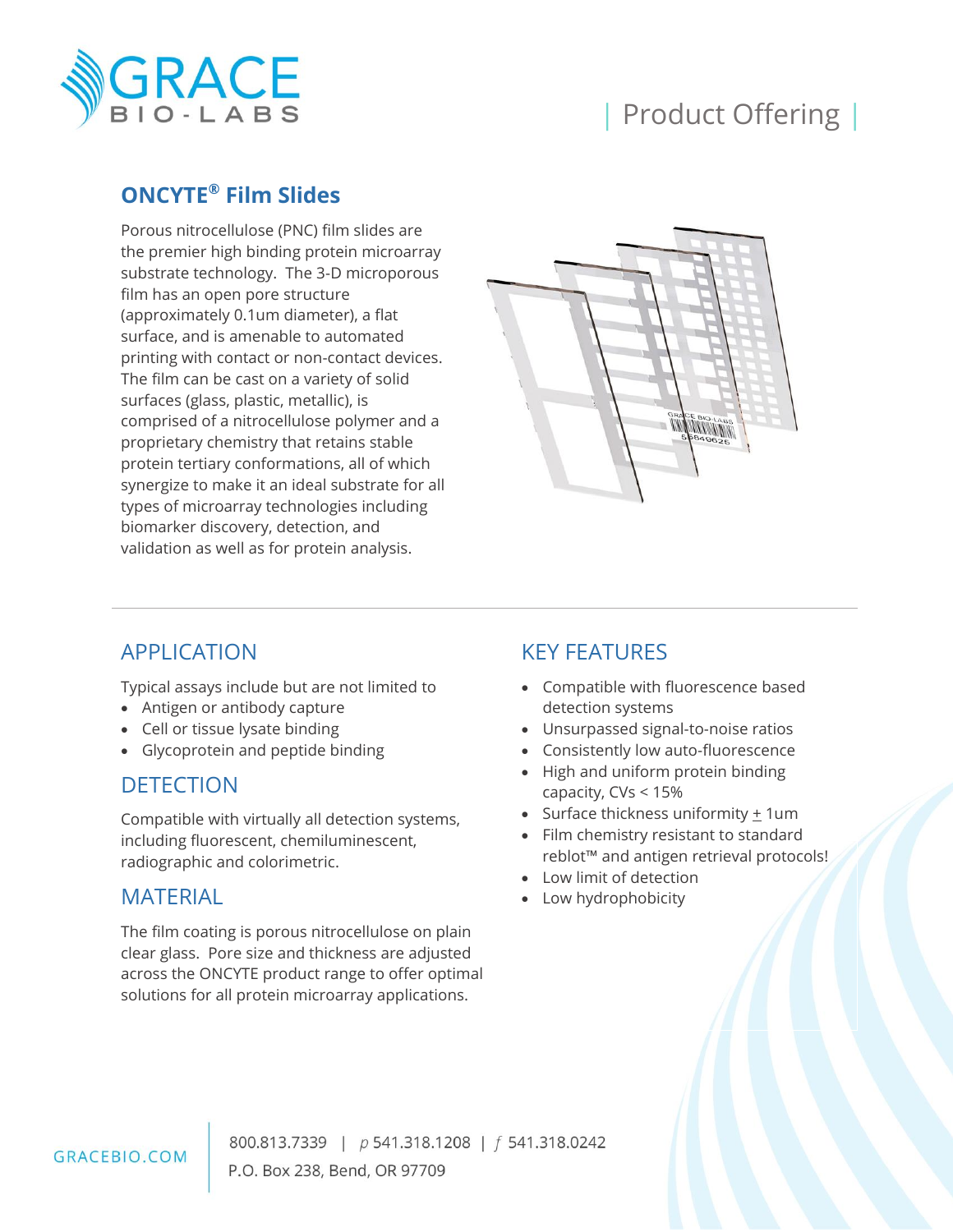

### STANDARD PRODUCTS OVERVIEW

Grace Bio-Labs offers three families of ONCYTE® standard products; AVIDTM, NOVATM, and SuperNOVATM. The applications each family was developed for and the highlights of their properties are summarized in Table 1.

| <b>Property</b>                                                        | <b>ONCYTE® Brand Porous Nitrocellulose Thin Film Slides</b>                                                           |                                                                                  |                                                                                                                          |  |
|------------------------------------------------------------------------|-----------------------------------------------------------------------------------------------------------------------|----------------------------------------------------------------------------------|--------------------------------------------------------------------------------------------------------------------------|--|
|                                                                        | <b>AVIDTM</b>                                                                                                         | <b>NOVATM</b>                                                                    | SuperNOVA™                                                                                                               |  |
| <b>Preferred Detection</b><br>$Methods1$                               | Colorimetric<br>Chemiluminescence                                                                                     | Fluorescence                                                                     | Fluorescence                                                                                                             |  |
| <b>Film Thickness</b>                                                  | $12 \mu m$                                                                                                            | $7 \mu m$                                                                        | $12 \mu m$                                                                                                               |  |
| <b>Dynamic Range</b><br>(log scale florescence)                        | $5-6$<br>$5-6$                                                                                                        |                                                                                  | $7+$                                                                                                                     |  |
| <b>Binding Capacity</b><br>(comparative)                               | $0000$<br>00000000                                                                                                    |                                                                                  | 000000000                                                                                                                |  |
| Hydrophobicity <sup>2</sup><br>(comparative)<br>(may affect spot size) | $0000$                                                                                                                | $0000$                                                                           | $000000000$                                                                                                              |  |
| <b>Applications</b>                                                    | Antigen or antibody<br>binding, cell or<br>tissue lysate<br>binding,<br>glycoprotein and<br>peptide binding<br>assays | Antigen or<br>antibody binding,<br>glycoprotein and<br>peptide binding<br>assays | Antigen or<br>antibody<br>binding, cell or<br>tissue lysate<br>binding,<br>glycoprotein and<br>peptide binding<br>assays |  |

### **Table 1:** ONCYTE® Standard Product Offering

1. All detection methods are compatible with ONCYTE® film slides

2. More hydrophobic surfaces may result in reduced spot diameter, depending on the spotting buffer composition. Results may vary based on buffers, sample preparation, spotting, and scanning instruments.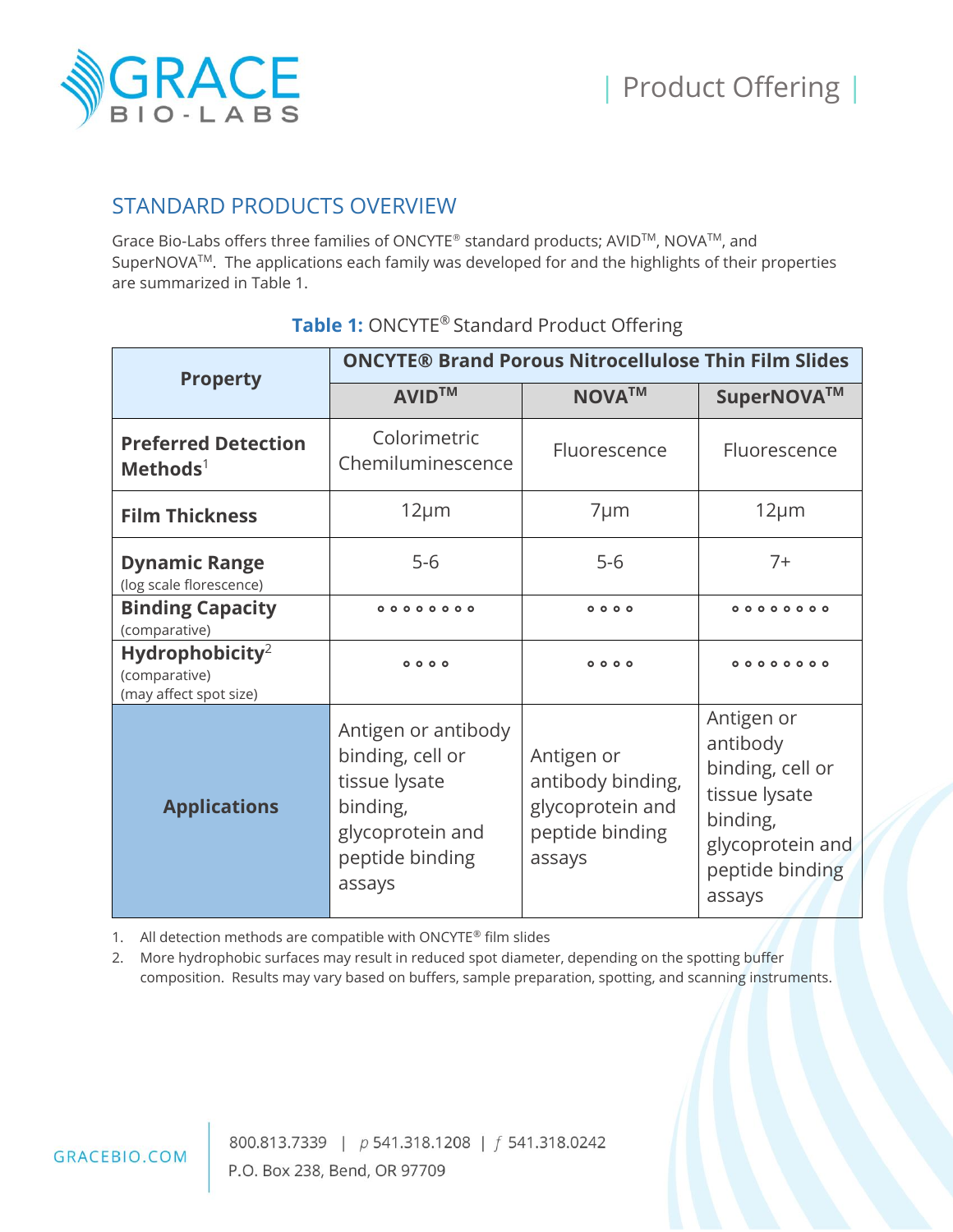

# STANDARD PRODUCT DETAILS

#### **Dimensions**

The dimensions provided on GRACEBIO.COM are nominal and are for reference only. For applications that require precise dimensions and tolerances, inquire with Grace Bio-Labs using the "Contact a Scientist" feature on GRACEBIO.COM.

#### **Barcode Options**

Available products and their corresponding barcode options are summarized in Table 2.

#### **Standard Product Packaging**

25mm x 75mm Slides: 20 per pack 74mm x 110mm Slides: 1 per pack

#### **Certificate of Analysis**

Certificates of analysis may be requested at the time of order placement.

### CUSTOM PRODUCTS

Grace Bio-Labs can develop custom products to meet specific end-user requirements. Possible customizations include developing: 1) slide/pad configurations according to customer requirements and 2) variations of nitrocellulose film pore size, pore shape, pore density, and void volume to influence protein capture and detection sensitivities.

Inquire about customized products by using the "Custom Product Design" feature available on GRACEBIO.COM.



800.813.7339 | p 541.318.1208 | f 541.318.0242 P.O. Box 238, Bend, OR 97709